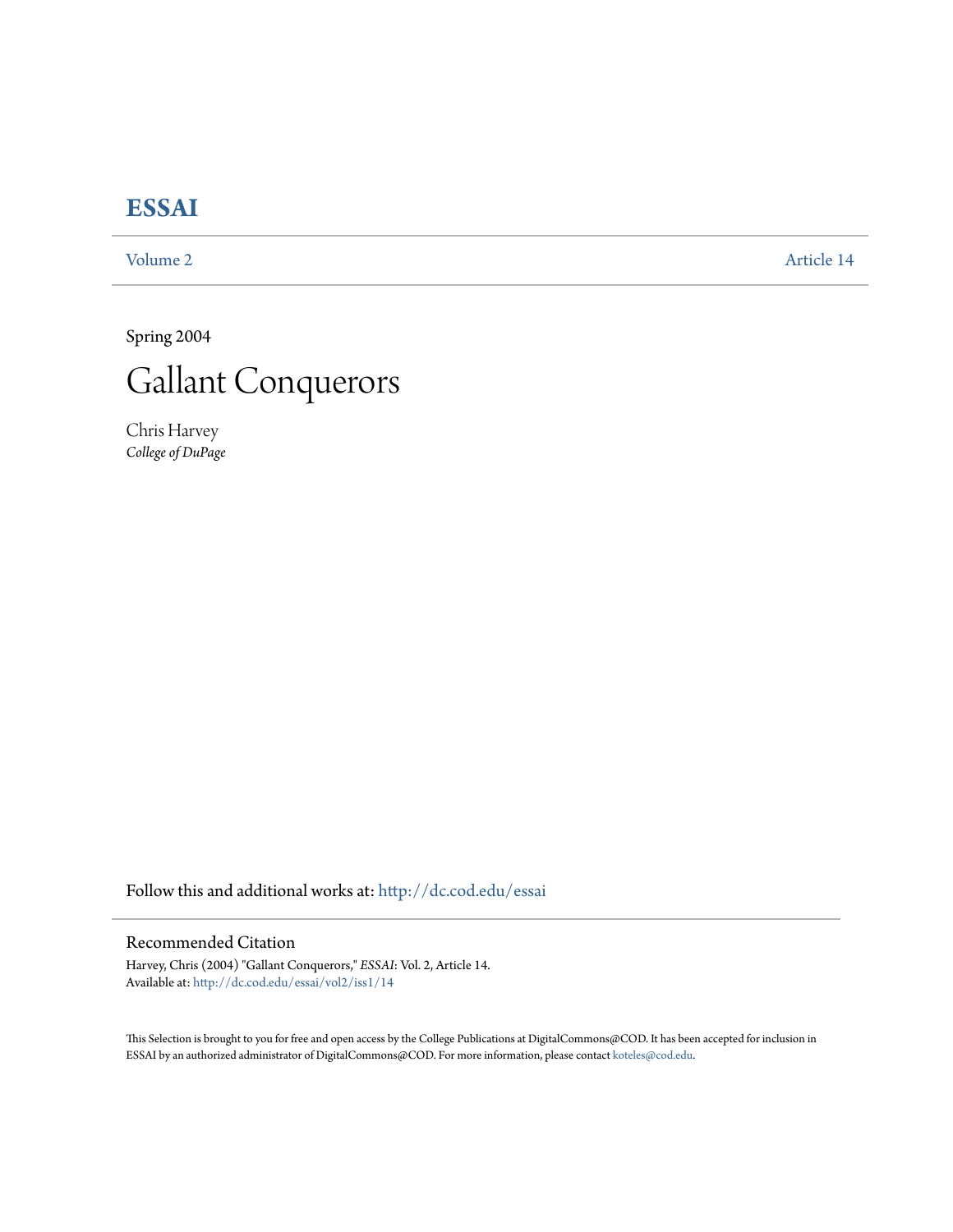## Gallant Conquerors

## by Chris Harvey

## (Humanities 101)

The Assignment: A brief examination of the cultural themes intrinsic to the epics *Beowulf* and the *Epic of Gilgamesh*.

Triting is second only to the spoken word for conveying ideas. Yet the spoken word has but a finite amount of time to reach others, while the written word can last for multiple generations and can even give infinite rise to countless more spoken words. It is writing that serves to **W** finite amount of time to reach others, while the written word and can even give infinite rise to countless more spoken we remind us all of values and ideals that are common through all times.

Among the many tales and themes recorded in writing over the long course of humanity, few are as moving and consistently important as those of courage, loyalty and valor. These themes combined can be seen commonly as one attribute, heroism and the associated concept of 'Hero'. It is to this concept that many have turned to for guidance and inspiration, stretching from ancient times to modern days.

*Beowulf* and the *Epic of Gilgamesh*, two of the greatest epic poems ever written, are prime examples of such themes and their importance to human civilization. In both epics the concept of 'Hero' and the attributes analogous to it are brought up time and again. Although described in varying manners and to different degrees, the two heroes, Beowulf and Gilgamesh become perfect testaments to the concept of 'Hero'. Through brief analysis of the works themselves and the tales within them, it can be proven that the same heroic themes resound in both works and that those same themes were relevant to, and made no distinction between, the two cultures from which they hailed.

Many hold the common belief that *Beowulf* was first composed sometime between the middle of the seventh and the end of the tenth century (Heaney, ix) of the first millennium, in what is commonly know as Anglo-Saxon or 'Old English'. *Beowulf* is a heroic epic poem over three thousand lines long that entails the deeds of the Scandinavian prince for whom the tale is named. Although written in England, the tale is set in Denmark and touts an aura of historical credence while at the same time crossing into in the realm of fantasy.

The epic is known solely through a single manuscript that now rests in the archives of the British Library. Although almost destroyed in a fire during the eighteenth century the epic went on to be transcribed, interpreted and translated several times in later years. Over the past several decades the work has found its place in many a syllabi of academic institutions the world over.

The epic begins within the land of the Geats, currently situated in what is now southern Sweden. Beowulf is the most profound presence among the local warriors and as such is requested by his king to cross the ocean to the land of the Danes in order to clear their country of a man-eating monster called Grendel. After mortally wounding Grendel in unarmed combat by tearing the monster's arm off, Beowulf follows it back to its swampy abode, which leads the hero into a conflict with Grendel's mother, whom he also manages to slay in combat. Having defeated both monsters, Beowulf returns from the expedition triumphant and eventually proceeds to rule his homeland for fifty years as king. Unfortunately for Beowulf, a dragon begins to terrorize his kingdom. Being not only a great king, but also the hero who conquered the monster Grendel, Beowulf is obliged to confront the menace. During the encounter he manages to slay the dragon, yet meets his own death while doing so and thus enters the legends of his people as a warrior-king of great renown.

Throughout the epic, the character of Beowulf is highlighted again and again, often times shown in sharp positive contrast to other characters. This is made most evident in the comparison between Beowulf and the monster Grendel.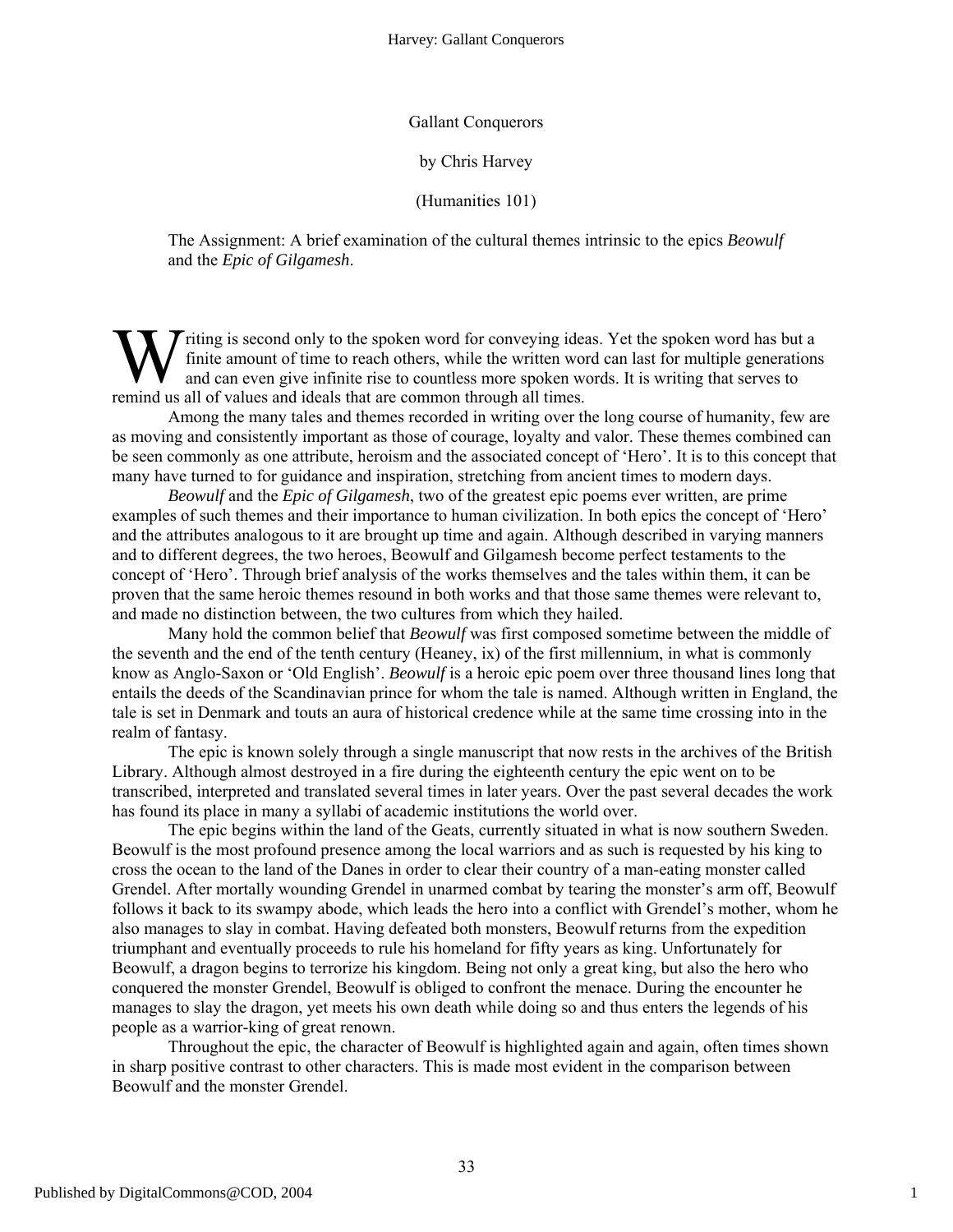*"So times were pleasant for the people there until finally one, a fiend of hell, began to work his evil in the world. Grendel was the name of this grim demon haunting the marches, marauding round the health and the desolate fens; he had dwelt for a time in misery among the banished monsters, Cain's clan, whom the creator had outlawed and condemned as outcasts."* (Heaney, 9)

*"When he heard about Grendel, Hygelac's thane [Beowulf] was on home ground, over in Geatland. There was no one else like him alive. In his day, he was the mightiest man on earth, high-born and powerful…* (Heaney, 15)

*…Now Holy God has, in His goodness, guided him here to the West-Danes, to defend us from Grendel."* (Heaney, 27)

Although the above passages comparing the two characters can often be seen as metaphors, if not outright implications, of early Christian ideology (light vs. dark and/or heaven vs. hell) they serve to purposefully identify with the characters certain attributes. Mainly, as with the case of Beowulf, such descriptions support ideal or heroic traits such as power, nobility, loyalty and divine association among others.

Beowulf not only uses such heroic ideals to describe its characters, but as themes in and of themselves. Focus is given, in particular to the ideas of loyalty, courage and goodness, three attributes that all heroes possess. Perhaps the most often presented theme in Beowulf is that of loyalty and duty to one's superiors, be they God or man. Frequently cited as an example of loyalty, is the passage of Beowulf in which the young warrior Wiglaf alone, after seeing the rest of his comrades flee, turns to help his king (Beowulf) during his final desperate battle.

> *"Next thing, they say, the noble son of Weohstan saw the king in danger at his side and displayed his inborn bravery and strength. He left the head alone, but his fighting hand was burned when he came to his kinsman's aid."* (Heaney, 183)

This passage, among others similar, relates to the reader the dire extent that one's loyalty may be pushed to. It was, in fact, due to Wiglaf's loyalty that Beowulf was able to defeat his final adversary, and so it can be seen that loyalty allows one to accomplish great feats.

Along with loyalty, courage and goodness are also two themes addressed in Beowulf. Beowulf is almost constantly involved in feats of great courage throughout the tale. Beowulf displays his courage with unrelenting tenacity: from his steadfast commitment to dispatch the terrifying Gendel, to his descent into the monster's swamp to combat its mother, even until his final battle with the great wyrm. This trait, combined with goodness that radiates from Beowulf's very character and his just deeds, serves to cement his place as a hero.

The epic poem Beowulf not only possesses a great hero, but also relies on the attributes of its hero to advance the tale itself. These same attributes serve as themes that are presented time and again in the poem itself as a testament to their importance. Even today these themes, as they were for centuries, are used as inspiration to many as an example to emulate so that they to may become what Beowulf was, and what every generation desires, the pinnacle of all that is good: a hero.

Although not as well known to modern audiences as its later cousin *Beowulf,* the *Epic of Gilgamesh* still resounds with heroic countenance and ideals. The account of Gilgamesh's grand adventures is the oldest recorded work of such magnitude. The epic was recorded in Sumerian some time around 2000 BCE (Kovacs, xxiii) on twelve large clay tablets in cuneiform script. The first eleven tablets are commonly recognized as the actual tale, while the twelfth tablet is usually seen as a 'sequel' or follow-up story to the initial tale. The poem recounts the grand adventures of Gilgamesh, King of Uruk (the capitol city of what was then Babylon, present-day Iraq), and his loyal companion and friend Enkidu.

Beginning around 2000 BCE, the myriad stories and myths that compose the Gilgamesh epic were initially recorded in Sumerian, a language that bears no relation to any other. The Sumerian accounts of Gilgamesh were eventually combined into a larger version of the tale, of which versions in the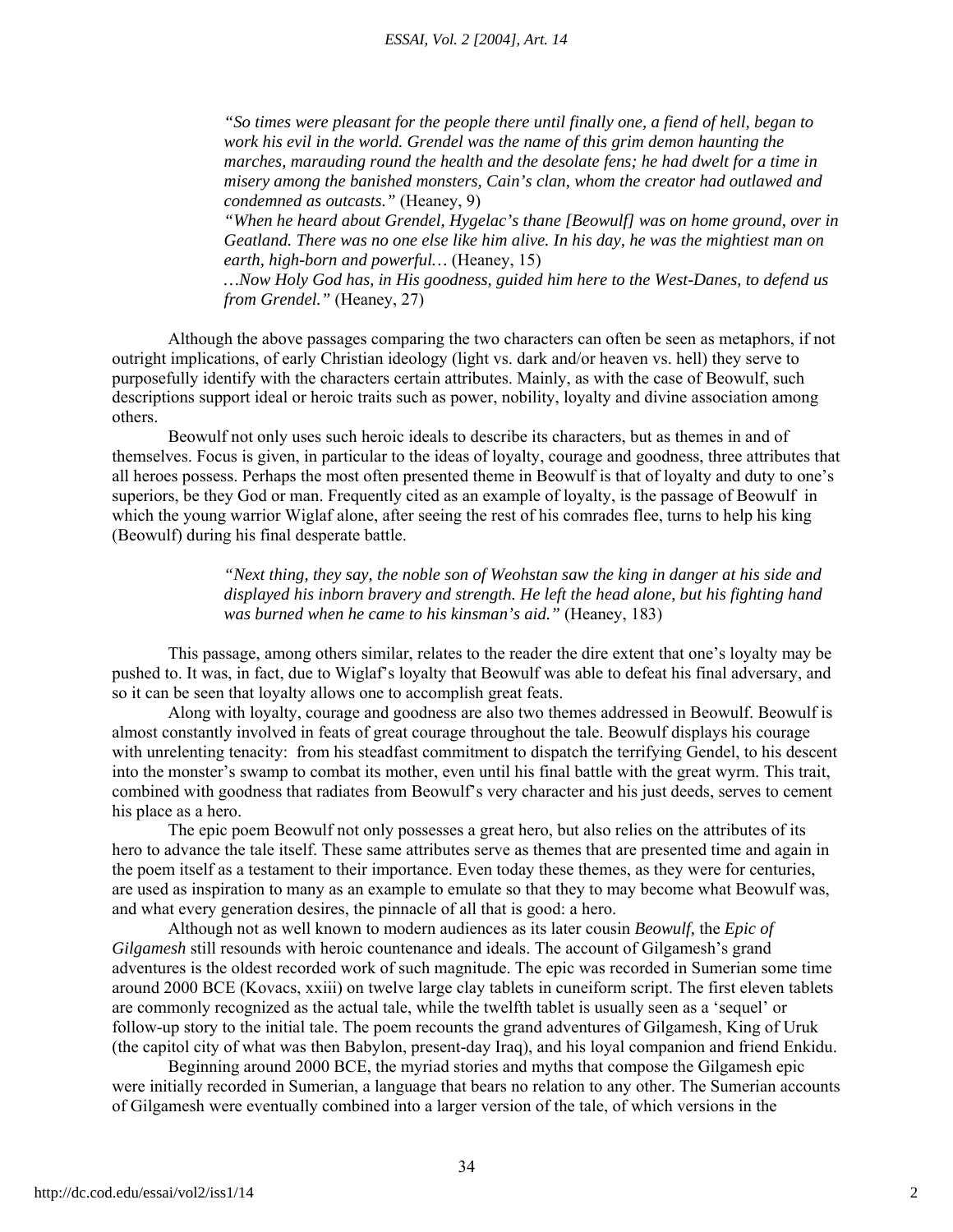Akkadian (a Semitic Babylonian language with close ties to Hebrew), Hittite and Hurrian languages survive. The Akkadian version is the fullest account of Gilgamesh's narrative and is what composes the twelve clay tablets mentioned above. These tablets were found in the ruins of the library of Ashurbanipal at Nineveh (Kovacs, xxi). The library was destroyed in 612 BCE by Persian forces, an act that caused all of the tablets to be damaged in some way. Yet perhaps the most intriguing piece of the work was not destroyed. Although it is exceedingly rare for ancient literature to indicate an author, the Akkadian tablets actually name one (Kovacs, xxi): Shin-eqiunninni. Not only is the *Epic of Gilgamesh* the oldest surviving literary work, it is also written by the oldest named author.

 The *Epic of Gilgamesh* begins in Uruk, the capital city of Babylon. The young king Gilgamesh, not knowing the precepts to ruling a kingdom, is harsh towards his people. Due to this the god Anu creates man to act as Gilgamesh's *zikrtt* (this word can be translated into English as 'foil' or 'counterpart'), Enkidu. Although made to be adversaries, Gilgamesh and Enkidu quickly become friends and live at length in Uruk. Yet as time passes the two grow restless until Gilgamesh proposes a grand adventure. Their first goal is to clear the Great Cedar Forrest of all its trees, a task made all the harder due to the forest's guardian, the demon-giant Humbaba. After slaying Humbaba, Gilgamesh and Enkidu clear the forest and use the timber to construct a grand gate for the city of Uruk. This action gains Gilgamesh great renown, especially with the goddess Ishtar who offers to become Gilgamesh's lover. When Gilgamesh declines her offer, Ishtar becomes infuriated and begs her father, the god Anu, to release the Bull of Heaven to destroy Uruk in retribution. Anu agrees and the Bull of the Heaven descends to Uruk. Yet Gilgamesh and Enkidu kill the divine animal before the city can be destroyed. Against his better judgement, Enkidu taunts the goddess Ishtar with their victory over her, an action that causes Enkidu to become singled out as the target of the goddess's vengeance for both this transgression and that of slaying Humbaba. Enkidu, suffering through months of hellish nightmares, slowly dies. Enkidu's death greatly upsets Gilgamesh who realizes that he too is mortal and also close to death. In a desperate attempt to prolong his life, Gilgamesh sets out on a final journey. Gilgamesh wishes to travel to the Far-Away, a place where he may find the secret to immortality. After a long a perilous journey Gilgamesh finally reaches the Far-Away. There he meets the immortal Utnapishtim, who tells Gilgamesh that is he can stay awake for six days and seven nights he will teach him the secret to immortality. Gilgamesh lays down determined to stay awake but soon falls asleep. When he wakes Utnapishtim informs him that he failed his task and will not receive the secret to immortality, but takes pity on Gilgamesh and gives him a magical plant that will restore youth to the great king. Gilgamesh does not trust Utnapishtim so he decides to travel back to the city and test the plant on an old man first. However, on his return to Uruk a snake slithers inside Gilgamesh's pack and eats the plant. Gilgamesh is distraught by this turn of events and realizes that he no longer has a chance at life. The tale ends with Gilgamesh's return to Uruk at which point he commands his life be recorded on tablets of lapis lazuli.

This lengthy epic poem supports the same heroic values as *Beowulf.* Although written almost three thousand years earlier, the same ideals of courage, loyalty, goodness and a divine association are still prevalent in the *Epic of Gilgamesh.* In Gilgamesh the reader can identify a more god-like character than Beowulf, but at the same time a being equally heroic.

The theme of loyalty is played upon heavily in the *Epic of Gilgamesh.* Specifically the loyalty between Gilgamesh and Enkidu, as well as Gilgamesh and the Gods, is examined quite often. As Wiglaf did in *Beowulf,* Enkidu plays the part of a secondary, somewhat lesser hero who follows the main hero and supports him fervently yet plays no less significant role. While Enkidu is debatably the lesser of the two heroes, Gilgamesh remains just as loyal to Enkidu, as Enkidu is to Gilgamesh. Many passages outline this respect and loyalty between the two heroes.

> *"As for human beings, their days are numbered, and whatever they keep trying to achieve is but wind! Now you are afraid of death—what has become of your bold strength! I will go in front of you, and your mouth can call out: 'Go on closer, do not be afraid!" (*Kovacs, 43)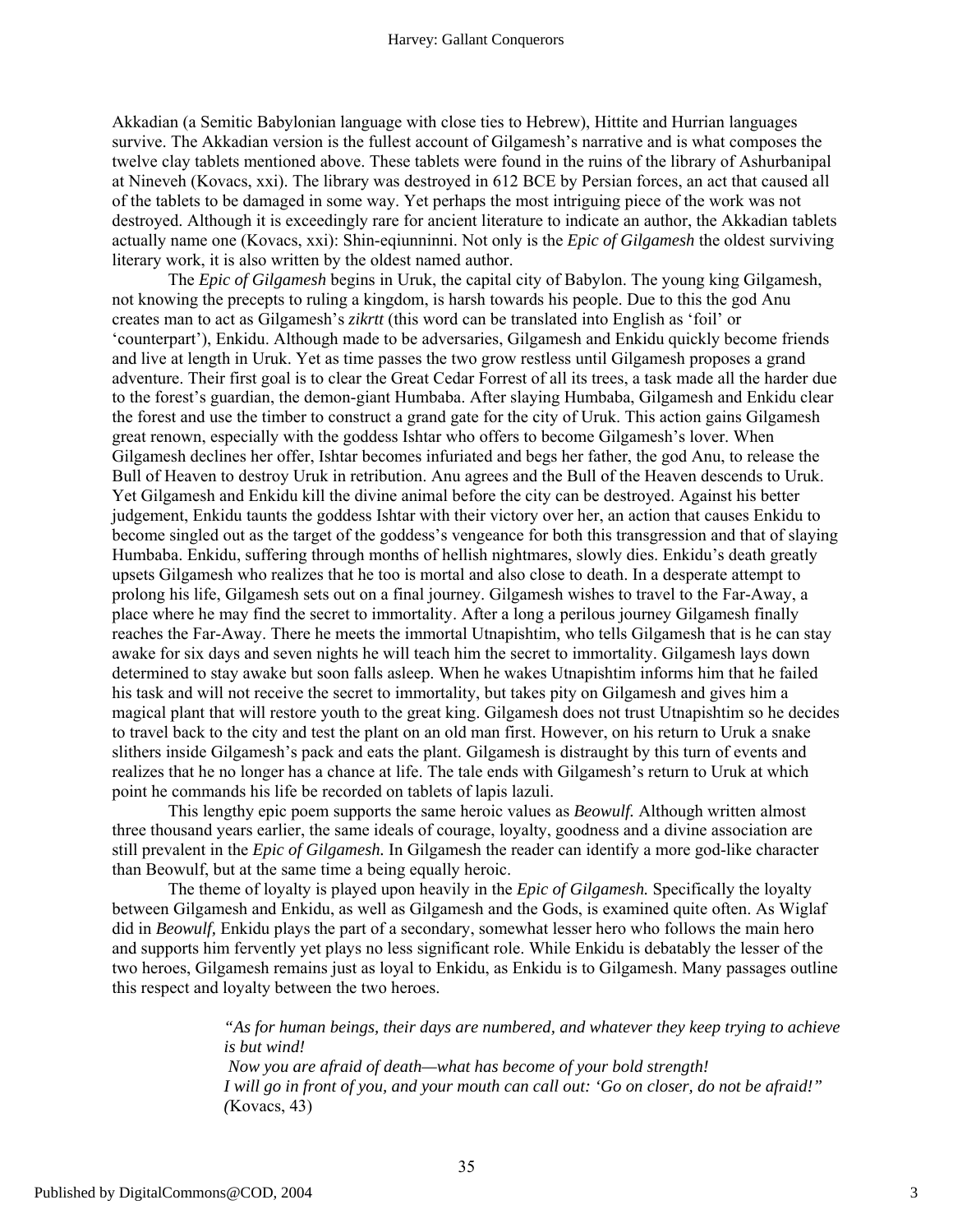The breadth of Enkidu and Gilgamesh's loyalty to each other is proven multiple times throughout the epic. In fact it is their loyalty that often leads them to victory against high odds or unspeakable beasts.

Unlike its later counterpart, the Epic of Gilgamesh involves a greater degree of divine association with its heroes. Gilgamesh is a prime example of this given his godly heritage.

> *"Whose name, from the day of his birth, was called 'Gilgamesh'? Two-thirds of him is god, one-third of him is human. The Great Goddess Aruru designed the model for his body, she prepared his form… beautiful, handsomest of men, … perfect"* (Kovacs, 4)

The same qualities of godly progeny can also be seen in Enkidu.

*"Let him be equal to his (Gilgamesh's) stormy heart, let them be a match for each other so that Uruk may find peace!" When Aruru heard this she created within herself the zikrtt of Anu. Aruru washed her hands, she pinched off some clay, and threw it into the wilderness. In the wildness she created valiant Enkidu,"* (Kovacs, 6)

Such divine qualities are usually associated with heroes of all types, yet it seems a hallmark of solely ancient literature that heroic figures are either descendants or direct products of the gods themselves. Yet the device of a divine connection, be it paternal or not, serves only to enforce the goodness and validity of a hero.

 Finally, the *Epic of Gilgamesh* exudes descriptions of the courageous feats that both Enkidu and Gilgamesh perform. From the lengthy wrestling match in which Gilgamesh and Enkidu first meet to the slaying of the Bull of Heaven, the bravery and valor of the two heroes is constantly tested, and it is found most assuredly in sufficient quantities.

> *"At his second snort a huge pit opened up, and 200 Young Men of Uruk fell in. At his third snort a huge pit opened up, and Enkidu fell in up to his waist. Then Enkidu jumped out and seized the Bull of Heaven by its horns. The Bull spewed his spittle in front of him; with his thick tail he flung his dung behind him. Enkidu addressed Gilgamesh, saying: 'My friend, we can be bold' … I shall grasp the bull…I will fill my hands."* (Kovacs, 54)

This and similar passages recounts the tenacity and courage with which the heroes Gilgamesh and Enkidu dispatch their adversaries. Both heroes show that they are willing to confront all types of evil and continue on towards victory, while relying on their courage and skill in combat to do so.

Although in many ways quite different from *Beowulf,* the *Epic of Gilgamesh* still possesses the same heroic themes of loyalty, courage, and goodness (albeit more from divine influence where Gilgamesh is concerned). These traits were just as important to the people of the ancient world as they were over a thousand years later, and as they still are today.

Even though centuries apart, the two works *Beowulf* and the *Epic of Gilgamesh* still resound with the same themes. Humanity, it seems, has not changed its idea of what a hero should be or the proper themes of the heroic narrative since their inception. Yet the two works often seem simultaneously similar and dissimilar. Why is that so? Given that the two epics were written millennia apart and in different cultures, secular ideas were to differ. However, that still does not change the fact that the concept of 'Hero' was the same to both cultures; merely the way of expressing it differed.

A main point of friction in relating *Beowulf* to the *Epic of Gilgamesh* comes from the somewhat divine qualities of both epics' main heroes. Many of the more divine aspects of the polytheistic hero Gilgamesh are radically different from those of the monotheistic character of Beowulf. This can be seen, however, not as a difference in the heroes themselves but either epic's idea of human choice versus divine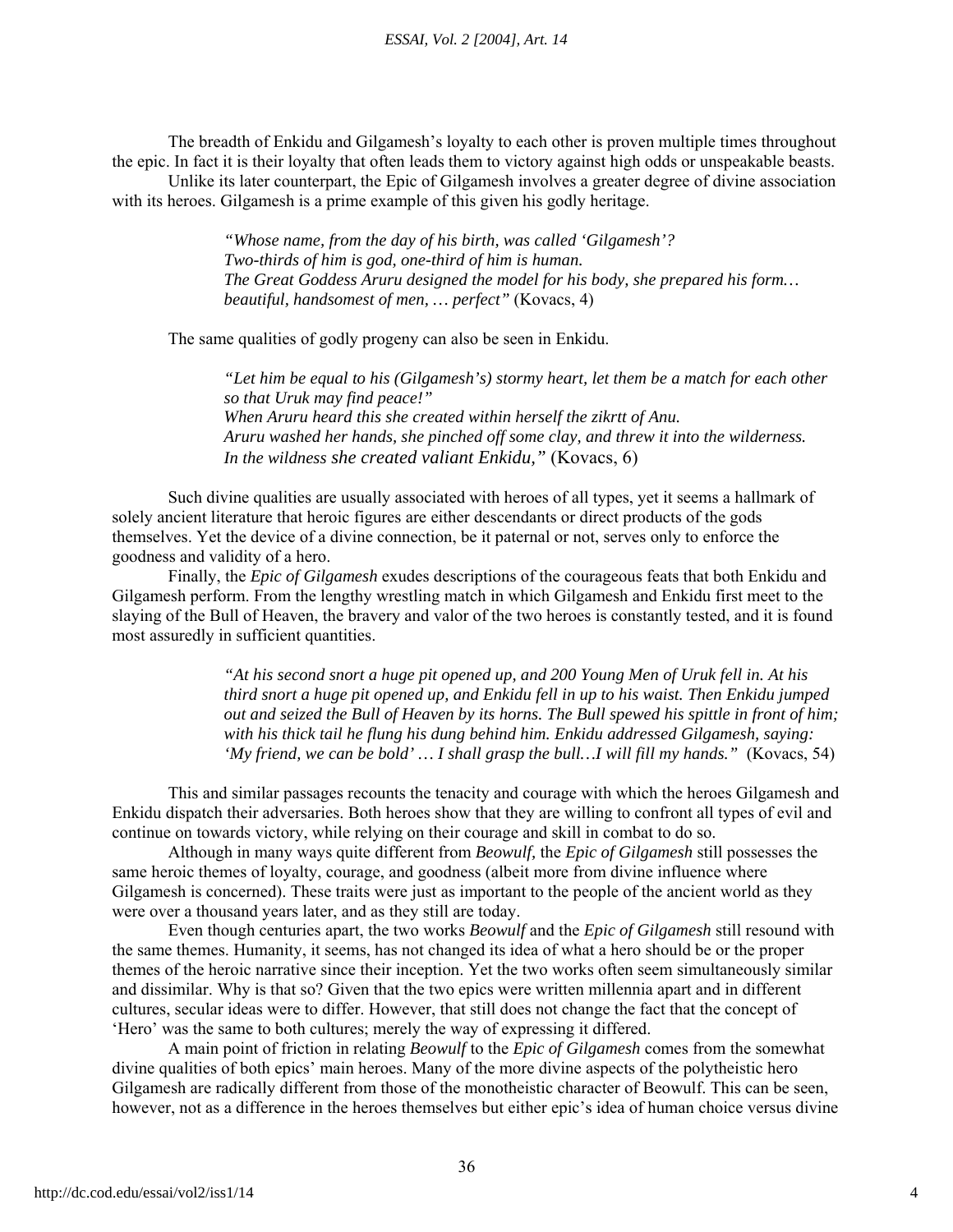predestination. The two heroes, while themselves embodying different divine characteristics, serve more as religious mediums of the cultures they hail from. Gilgamesh's tale can be seen as one of man's faulty struggle against the predestination of the gods, while *Beowulf* involves itself more with the Christian idea of self choice provided through God's aide. Perhaps the comparison between the two heroes can be seen somewhat as an indirect evolution of religion itself.

Loyalty, conceivably the heroic theme given the most clout in both epics, is played out in similar ways but with one difference. Both tales stress and highlight the importance of loyalty to one's fellow man yet it is in the capacity of which loyalty is given to 'superiors' that differs. In *Beowulf* loyalty to one's superiors is stressed just as importantly as it is to one's fellow man. Christian values can certainly be identified as an influencing factor for this. Given that God is the being that is superior to all others and there is a hierarchy (at least during the latter half of the first millennium in which *Beowulf* was written) to lesser and lesser superior figures in which a given man can find his place. The reverence given to kingly figures such as Hrothgar, God and, later, Beowulf himself serve only to support the trait of loyalty to 'superiors' in *Beowulf*. The *Epic of Gilgamesh,* however, does not have the same view of loyalty to one's superiors as *Beowulf* possesses. More emphasis is placed on loyalty to fellow man while the loyalty to higher figures goes unquestioned or unexamined. The basis for this attitude can be seen in the tenets of most polytheistic religions that the gods are vain and punish those who question their loyalty to said gods. It can be said that the loyalty to one's 'superiors' is implies in the *Epic of Gilgamesh* while it is openly examined and explained in *Beowulf.*

Both Gilgamesh and Beowulf stand firm on one heroic theme, that of courage. The two epic poems place the same emphasis on courage. Both view it in some manner as the ability and willingness to face down all dangers and threats presented, and emerging from them victorious. Only one facet of courage between the two stories could possibly be debated. As Professor J.R.R. Tolkien stated in his essay, *Beowulf: The Monsters and the Critics, "But we may remember that the poet of Beowulf saw clearly: the wages of heroism is death."* In Beowulf such a statement holds true, where the ultimate price paid for the courage and victories of the hero, is death. Yet with the Epic of Gilgamesh the hero does not pay this weighty price, at least it is not recorded or told in any tale. We are left with the impression that Gilgamesh will die simply of old age, and it can therefore be argued that one death is/was perhaps more courageous than the other. Is it more noble to die in battle fighting overwhelming odds or to die of old age after accomplishing a long life filled with many deeds of valor attributed to one's name? Although the battles and adversaries differ, the trait and theme of courage remains the same. In courage, it seems, all cultures can agree.

Although sharing many similarities and differences, the two epic poems *Beowulf* and the *Epic of Gilgamesh* both hold their ground on the heroic values and themes that resonate throughout them. Even though the cultures from which the two tales hail differed, the concept of 'Hero' did not. The ways of expressing what a hero was changed, but the essence of the hero remained the same.

Through this brief examination of two of the greatest works of literature, the central traits and themes of the heroic concept have been explored. While differing from one culture to another in how they are presented within a given work, the meaning and value of those traits and themes remain the same. It is perhaps due to the lasting and profound effect that the concept of 'Hero' has on humanity.

The three main heroic themes of Courage, Loyalty and Goodness applied in both epics. It is these themes that last from culture to culture. They are universal indicators of what is believed to be necessary in a hero no matter the time or place. Although the expressions of these values may change, the concept of 'Hero', an ideal to look forward to and strive to obtain never does.